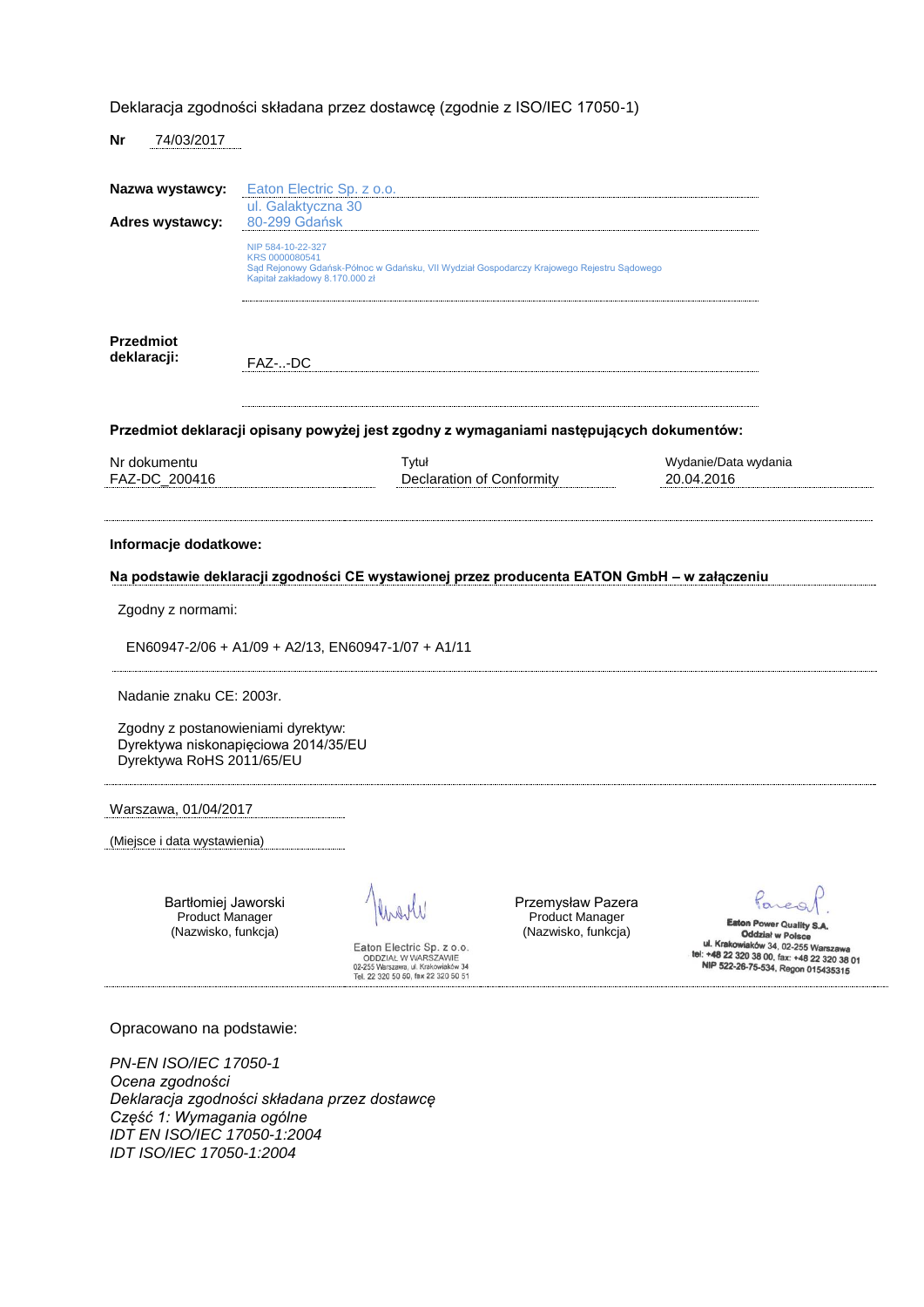

# **Declaration of Conformity**

We, EATON Industries (Austria) GmbH 3943 Schrems, Eugenia 1 Austria

declare under our sole responsibility that the product (family)

### **Eaton - Miniature Circuit Breaker**

### **FAZ-..-DC**

(the declaration of conformity applies to all listed types within our actual product catalogue)

provided that it is installed, maintained and used in the application intended for, with respect to the relevant manufacturer's instructions, installation standards and "good engineering practices"

complies with the provisions of Council directive(s):

Low Voltage Directive 2014/35/EU

RoHS Directive 2011/65/EU

based on compliance with following standard(s):

EN60947-2/06 + A1/09 + A2/13, EN60947-1/07 + A1/11

Senior Vice President Director Quality General Manager & Systems

Fernando Ceccarelli Friedrich Schröder 20.04.2016 *signature*

Affixing date of CE mark: 2003 Doc.Id.: FAZ-DC\_200416